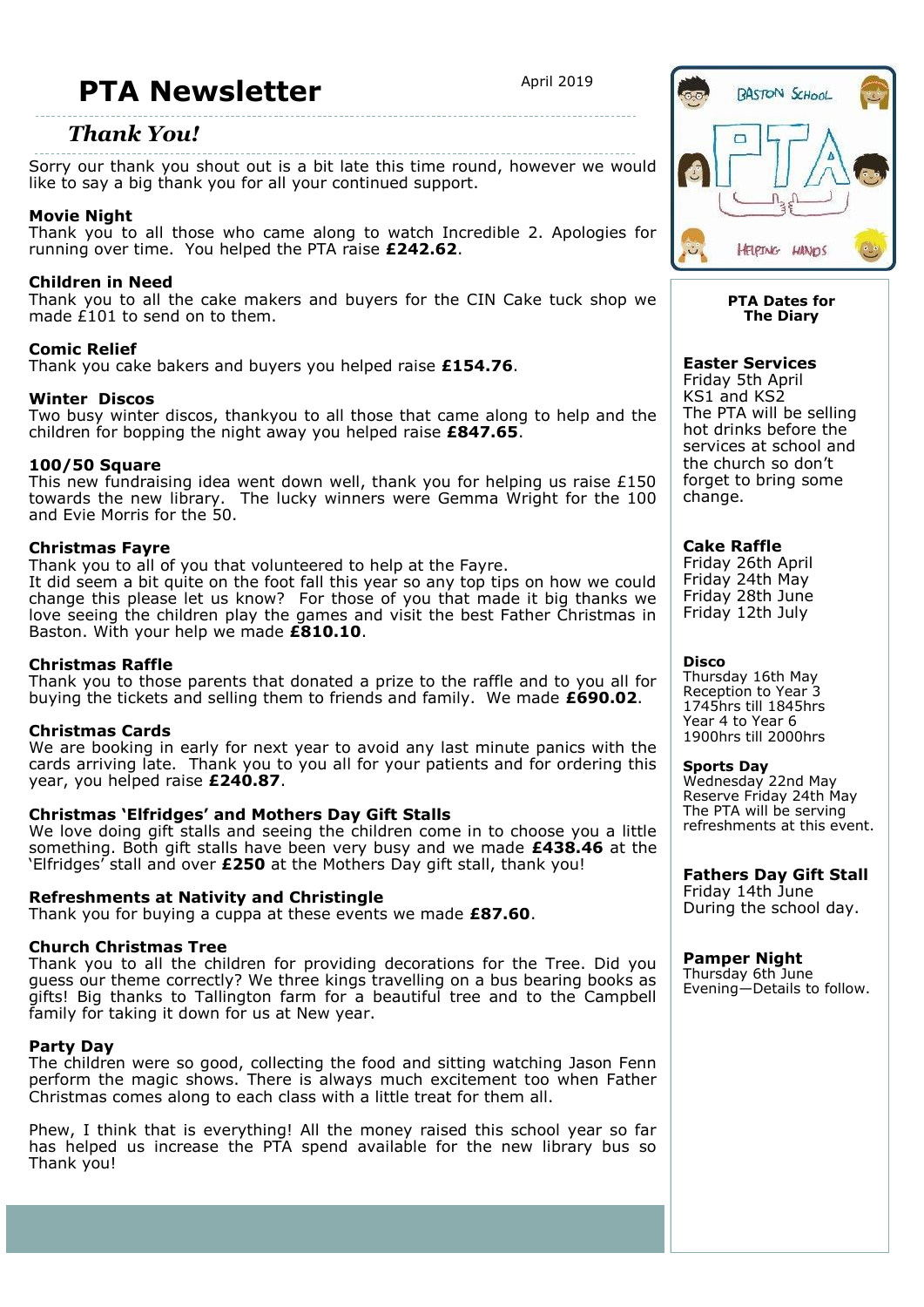## *What's Coming Up*



**Thursday 16th May 2019** R—YR3 1745HRS till 1845hrs Y4—Y6 1900HRS till 2000hrs £2.00 Entrance fee payable on the door. Don't forget some pocket money in a named purse for sweet treats, finger lights and tattoos.

A few other events we are also working on include

Pamper Night Thursday 6th June to be held in the evening at school.

The grand opening of the New School Library this will coincide with the PTA Summer Fayre to be held on a Saturday so friends, family and the local community can come and look around the new library.

Fathers Day Gift Stall—Friday 14th June 2019.

Watch this space, emails, posters and social media for updates on these events.

### *PTA ongoing throughout the year Fundraising*

#### **Cake Raffle**

Thank you Ben Clark, Christina Pitchford and Gemma Wright for December, January and February fabulous cakes. Our total raised to date is **£202.68**. The next cake raffle will take place on Friday 26th April so don't forget those 20ps.

#### **Tuck Shop**

Thank you Clare Burke for organising us all with Tuck shop and trying to look into any changes we may be able to make. The new reusable cups have been a great success. So far this school year Tuck Shop has made **£246.13**

### *Library Bus Update*

We have jumped into 2019 at full speed regards the Library bus with the hopes to have it set up at school by early

summer. Funding donations have come in from: Baston Event £6000.00 PMK Recycling £500.00 BGL Group £1000.00 Baston Parish Council £1500 Crowd Funding £705 Warburtons £250 Allchurches Trust £1500 Ballast Phoenix £400 Baston School House Fund £1000 Rotary Club Deeping £360 Porcher Abrasive Coatings Ltd. £250 Corvin Fox £75 BMK Supplies £520 SKDC £2000



The PTA have been able to commit £9000.00 now towards the project thanks to all the fundraising events this year so far.

To date with have raised just over £29000.00!